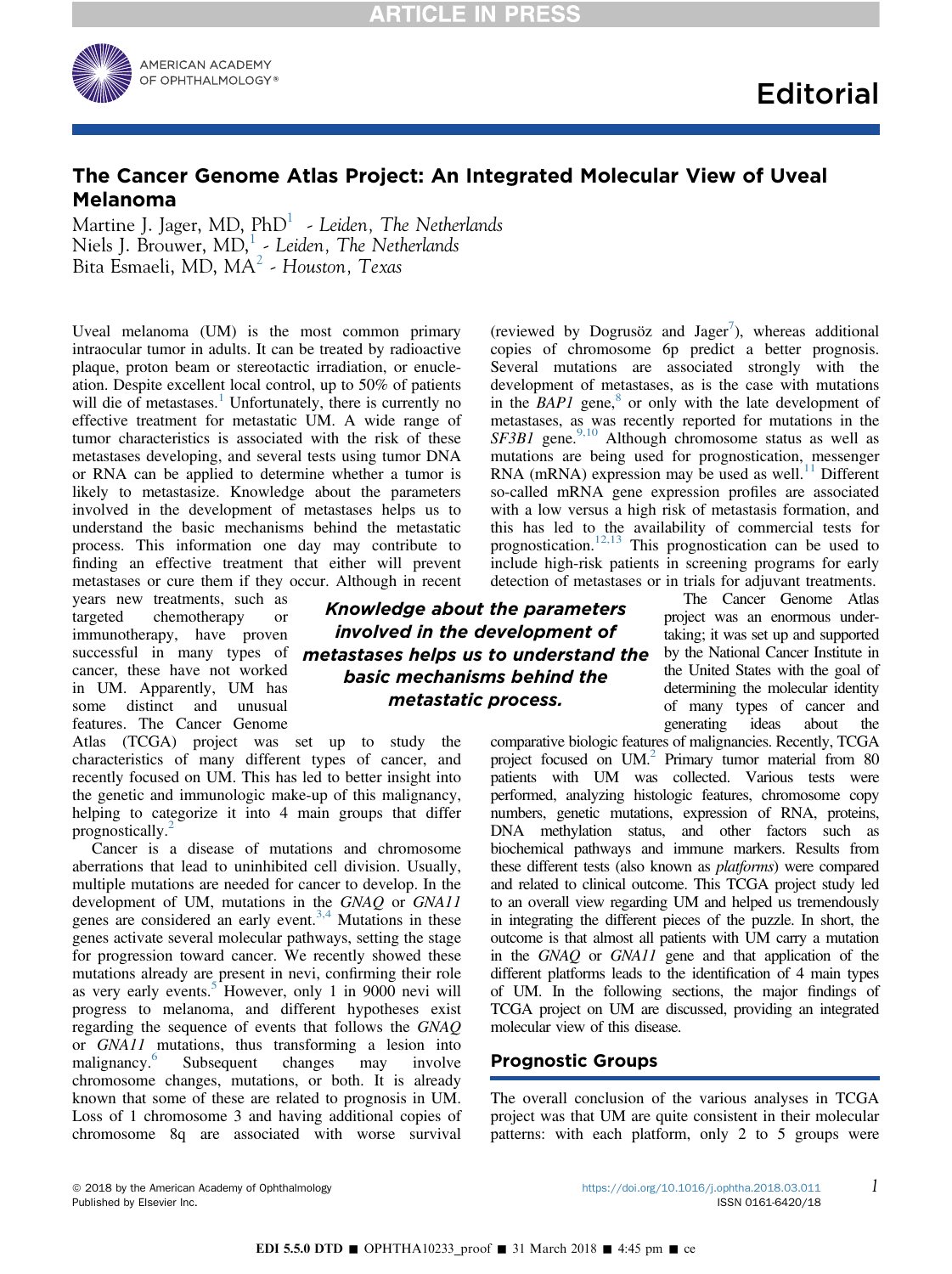# Ophthalmology Volume , Number , Month 2018

identifiable. Overall, 2 main groups were identified; these were defined by the presence or absence of 2 chromosomes 3 (commonly referred to as disomy 3 [D3] or monosomy 3 [M3], respectively). Both of these groups again could be divided into 2 subsets with their own characteristic genomic, signaling, and immune profiles. In the TCGA project marker article on UM, the 4 main prognostic groups were named 1, 2, 3, and 4, but to prevent confusion with Castle Bioscience's Class 1/Class 2 (a commercially available test based on gene expression), and following the nomenclature introduced in an article on genetics in  $UM<sub>14</sub><sup>14</sup>$  $UM<sub>14</sub><sup>14</sup>$  $UM<sub>14</sub><sup>14</sup>$  we refer to the 4 groups as A, B, C, and D.

# Copy Number Analysis

Most studies that looked at the chromosome constitution of UM have shown that loss of 1 chromosome 3 and addition of copies of 8q in the UM cells are associated with an increased risk of metastases.<sup>[7](#page-3-0)</sup> When chromosome copy numbers were determined (by single nucleotide polymorphism SNP microarray and whole exon sequencing), unsupervised computer analysis of somatic copy number alterations identified clusters of samples with shared features. This led to 4 subtypes of UM, dividing D3 as well as M3 tumors into 2 subgroups, that is, A and B versus C and D. Although A and B groups both carry 2 chromosomes 3 (D3), they differ in their chromosome 6 and 8 status: group A shows enrichment for partial or total 6p gain without other chromosome aberrations, whereas group B shows both 6p gain and partial 8q arm gain. As already mentioned, groups C and D are M3 tumors, with most showing 8q whole arm gain. Most of the cluster D tumors had an isochromosome for 8q, leading to multiple copies of 8q.

# Mutation Analysis

Whole exon sequencing, a relatively new technique to analyze a wide range of genes in 1 test, revealed there are very few somatic mutations in UM. Similar to prior studies, mutually exclusive somatic mutations were present in the G protein pathway-associated GNAQ or GNA11 genes (92.5%), with further mutations observed in the CYSLTR2 gene (4%) and PLCB4 gene (2.5%). As mentioned before, the GNAQ and GNA11 mutations already occur in most choroidal nevi, so they do not define malignancy.

In addition to these primary mutations, almost all tumors contained a second mutation. The most important secondary mutation occurred in the BAP1 gene and was associated with the separation into prognostically favorable (A and B) or unfavorable (C and D) tumors. The BAP1 gene, located on chromosome 3, encodes the BAP1 protein (i.e., BRCA1 associated protein 1) and has a role as tumor suppressor. BAP1 expression was normal in most D3 (A and B) tumors and downregulated in most M3 (C and D) tumors.

Tumors with BAP1 gene mutations showed a low level of BAP1 mRNA, but because no immunohistochemical stainings were planned for this project, we do not know whether these tumors expressed BAP1 protein, which previously was shown

to be a reliable prognostic marker.<sup>[15](#page-3-0)</sup> Analysis of genetic clonality suggested that loss of 1 chromosome 3 preceded loss of BAP1 through mutation. BAP1 gene alterations were shown in 83% of the M3 UM cases. As the other 17% showed a decreased expression of BAP1 mRNA, further tests may detect a mutation or epigenetic downregulation in the BAP1 gene in those tumors. The M3 BAP1 loss tumors showed a different overall methylation pattern compared with the D3 BAP1-expressing tumors, suggesting that loss of BAP1 (or potentially another gene on chromosome 3) causes a wide range of epigenetic modifications.

Other secondary mutations were identified in the SF3B1 and *EIF1AX* genes, and these mutations were nearly mutually exclusive with BAP1 mutations. Mutations in SF3B1 or EIF1AX occurred in 28 cases (34%) of TCGA project panel. All 10 *EIF1AX* mutations occurred in group A, and most of the SF3B1 mutations (13/18) occurred in group B. SF3B1 mutations in D3 UM were associated with partial 8q gain.

A novel mutation in SRSF2 was detected in 3 UM samples studied in TCGA project. Tumors with SRSF2 mutations had neither SF3B1 nor EIF1AX mutations and were found in both D3 and M3 UMs with 8q gains. These findings suggest functional similarities between SRSF2- and SF3B1-mutant UM. The D3 EIF1AX- and SF3B1- or SRSF2-mutated tumors had their own distinct methylation patterns.

# Analysis of mRNA, Micro RNA, and Long Noncoding RNA

Various types of RNA were analyzed in TCGA project: mRNA, micro RNA (miRNA), and long noncoding RNA (lncRNA). Although mRNA is the template of DNA used to produce proteins, miRNA and lncRNA do not result in proteins, but rather have a role in regulation of various transcription processes. Expression analysis of the various RNA types resulted in 4 distinct groups of UM, which is in contrast to the previously published 2 or 3 prognostic groups based on gene expression profiling. Using gene expression, Tschentscher et  $a^{12}$  were the first investigators to show 2 distinct classes of UM. Onken et  $al<sup>13</sup>$  $al<sup>13</sup>$  $al<sup>13</sup>$  similarly identified 2 classes, known as class 1 and class 2, which are used in the Castle Bioscience test. The Cancer Genome Atlas project showed that the chromosome 3 status determines the grouping of mRNA, as expected: 6 of 8 genes that are high in Onken's class 1 and low in class 2 are located on this chromosome. The 2 gene expression classes follow in almost all cases the distribution of chromosome 3, with class 1 corresponding to D3 (tumor types A and B) and class 2 corresponding to M3 (tumor types C and D). In the TCGA project study, BAP1 mRNA expression followed the same pattern with loss of expression occurring in M3 tumors. Based on the mRNA expression pattern, both the D3 as well as the M3 tumor group were divided further into 2 groups. This division did not follow the distribution of the SF3B1 or EIF1AX mutations, as also previously seen with the 4 groups according to their somatic chromosome copy numbers. Analysis of lncRNA expression patterns similarly identified 4 subgroups, which paralleled the same 4 subgroups identified by mRNA expression pattern, and the chromosome copy numbers.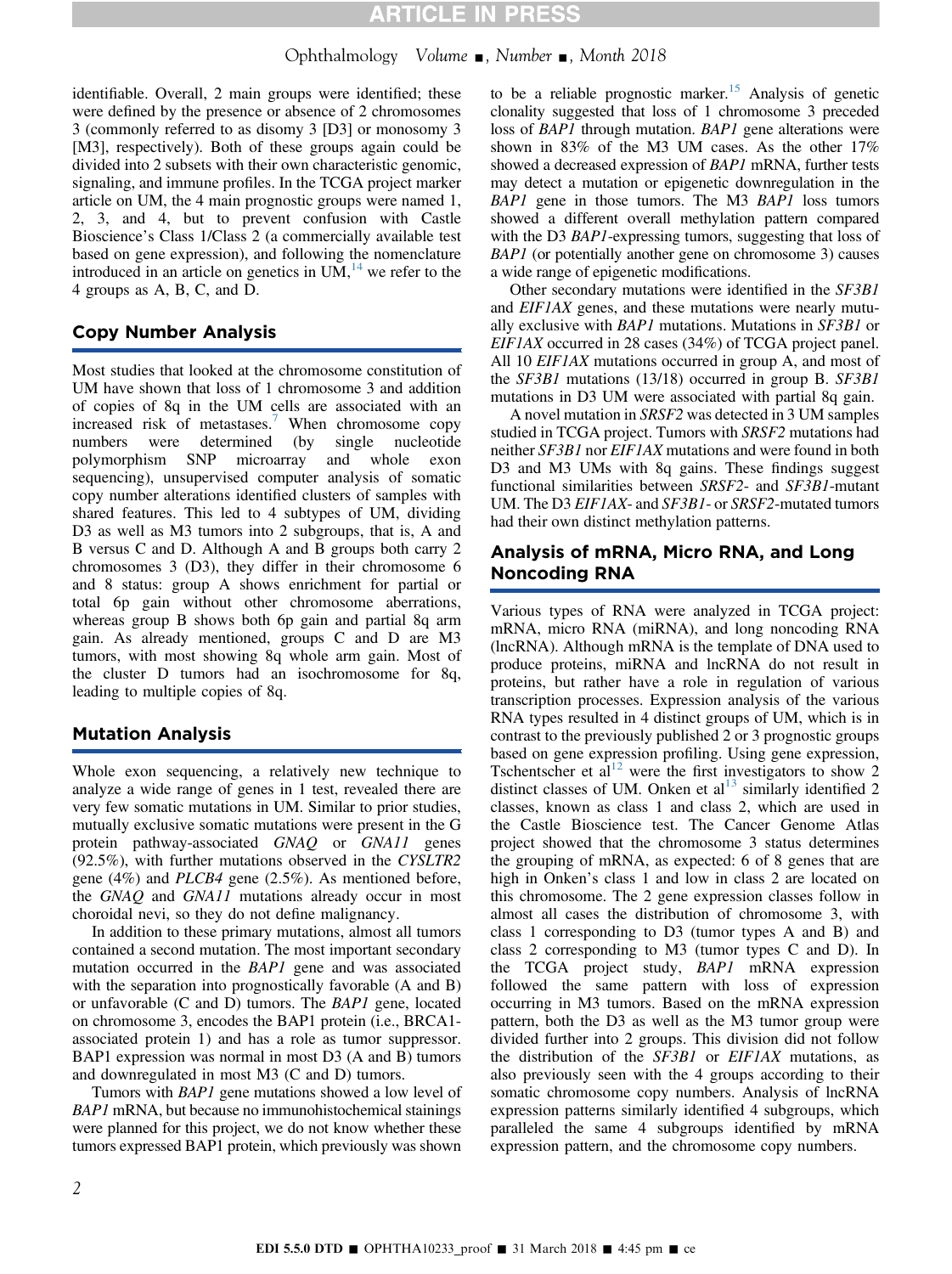# CLE IN PRE

### Editorial

|                        |            | в                |             |                     |
|------------------------|------------|------------------|-------------|---------------------|
| mRNA class             |            |                  |             |                     |
| Chromosome aberrations | Infrequent | Infrequent       | Frequent    | Frequent            |
| Chromosome 3           | Disomy 3   | Disomy 3         | Monosomy 3  | Monosomy 3          |
| Chromosome 6           | Extra 6p   | Extra 6p         |             |                     |
| Chromosome 8           | Normal 8q  | Partial extra 8q | Extra 8q    | Extra 8q (multiple) |
| Inflammation           | None       | None             | Some        | Much                |
| Prognosis              | Favorable  | Late metastases  | Unfavorable | Unfavorable         |

Table 1. Overview of Types of Uveal Melanoma and Corresponding Chromosome Aberrations

One group in TCGA project (i.e., group D), which was identified with mRNA and lncRNA heatmaps (a clustering technique based on gene expression levels), displayed a specific peculiarity: this group contained most of the tumors with an increased leukocyte fraction. Although a T-cell infiltrate was nearly absent in D3 UM (groups A and B), it was present in approximately 30% of M3 UM (groups C and D), with a remarkable abundance in group D. Genes involved in interferon signaling, cytotoxicity, and immunosuppression also were expressed specifically in this group D. The Cancer Genome Atlas project study confirmed the finding that M3 tumors have a higher HLA expression than D3 tumors.<sup>[16](#page-3-0)</sup> This would make these tumors theoretically more susceptible to immune therapy, because a proper HLA antigen expression is essential for tumor cell recognition by T cells. However, it may be that either the immune-privileged environment of the eye or the presence of regulatory elements in the infiltrate (with  $FOXp3+$ expressing regulator T cells, or expression of the indoleamine 2,3-dioxygenase (IDO) enzyme that suppresses T-cell responses) could inhibit the induction of systemic effector cells. $17-19$  $17-19$  $17-19$  Another reason for the lack of successful treatment with immune checkpoint inhibitors in UM may be the relative lack of neoantigens, which play a role in developing T-cell responses.<sup>[20](#page-3-0)</sup> Neoantigens are antigens on tumor cells formed by newly mutated genes. Because they are absent normally, they are seen as foreign and form a potential target for T-cell attack. The relative lack of mutations associated with UM compared with other cancers (for example, cutaneous melanoma) may explain why there are so few neoantigens in this tumor. $2$ 

# Pathway Analysis and the Role of 8q

Pathway analysis showed differentially expressed pathways in groups C and D. One of the 2 M3 clusters expressed DNA damage-response genes  $HIF1a$  and MYC, as well as expressed immune-related genes. The other M3 cluster showed an increased expression of MAPK and AKT.

When looking for mRNA markers in groups C and D that differentiate between patients with and without metastases, a number of genes were identified. Most of these were located on chromosome 8q. The association between the presence of extra copies of chromosome 8q and the development of metastases has been shown in several studies and has been observed to be independent of the chromosome 3 status. The specific genes involved have not yet been identified, however. Recently, an association between extra copies of chromosome 8q and infiltration with monocytes, but not T cells, was observed in D3  $BAP1$ -positive tumors.<sup>[22](#page-3-0)</sup> The same study showed an association between an increase of infiltrating T cells with M3 and loss of expression of BAP1. We assume this influx of T cells, upregulation of the interferon-signaling pathway, and increased HLA antigen expression are related to the deubiquitinase activity of BAP1, because such an immune regulatory function has been described for other deubiquitinases as well.<sup>2</sup>

#### Sequence of Mutational Steps

Combining the aforementioned data, 4 groups of UM can be identified that are characterized by different RNA expression profiles, chromosome aberrations, and prognosis (Table 1). It can be deduced that the first step in the development of UM is a mutation in the GNAQ or GNA11 genes, whereas the subsequent step may either be a mutation in the SF3B1, EIF1AX, or similar gene, or addition of an extra copy of chromosome 8q. It is as yet unknown what happens next. Although TCGA project study suggests that loss of 1 chromosome 3 precedes the development of a BAP1 mutation, it would be more logical when considering cancer in general that the BAP1 mutation precedes the chromosome loss. We and others recently reported that the addition of chromosome 8q precedes the loss of 1 chromosome  $3.^{24,25}$  $3.^{24,25}$  $3.^{24,25}$  It is as yet unknown which genes on chromosome 8q play a role in cancer progression.

Different groups have demonstrated that specific chromosome changes, such as loss of 1 chromosome 3, are associated with specific gene expression patterns.<sup>[12,26](#page-3-0)</sup> The multiplatform approach used in TCGA project clearly shows that the mutations in EIF1AX, SF3B1, and BAP1 are related to specific chromosome aberrations and that these lead to specific patterns in mRNA, miRNA, lncRNA, and epigenetic changes such as methylation patterns. Using these different platforms, 4 groups of UM were identified instead of the only 2 or 3 prognostic groups reported previously and tested for commercially. Furthermore, TCGA project study convincingly attributed a very important role to BAP1, both in the development of an inflammatory phenotype, as well as in the development of metastases. The molecular pathways remain to be elucidated.

Clinically, it is clear that one can use either the type of mutation; chromosome aberrations; or mRNA, miRNA, or lncRNA analysis to determine prognosis. Scientifically, more work remains to understand why the different chromosome changes play such an important role in the biological